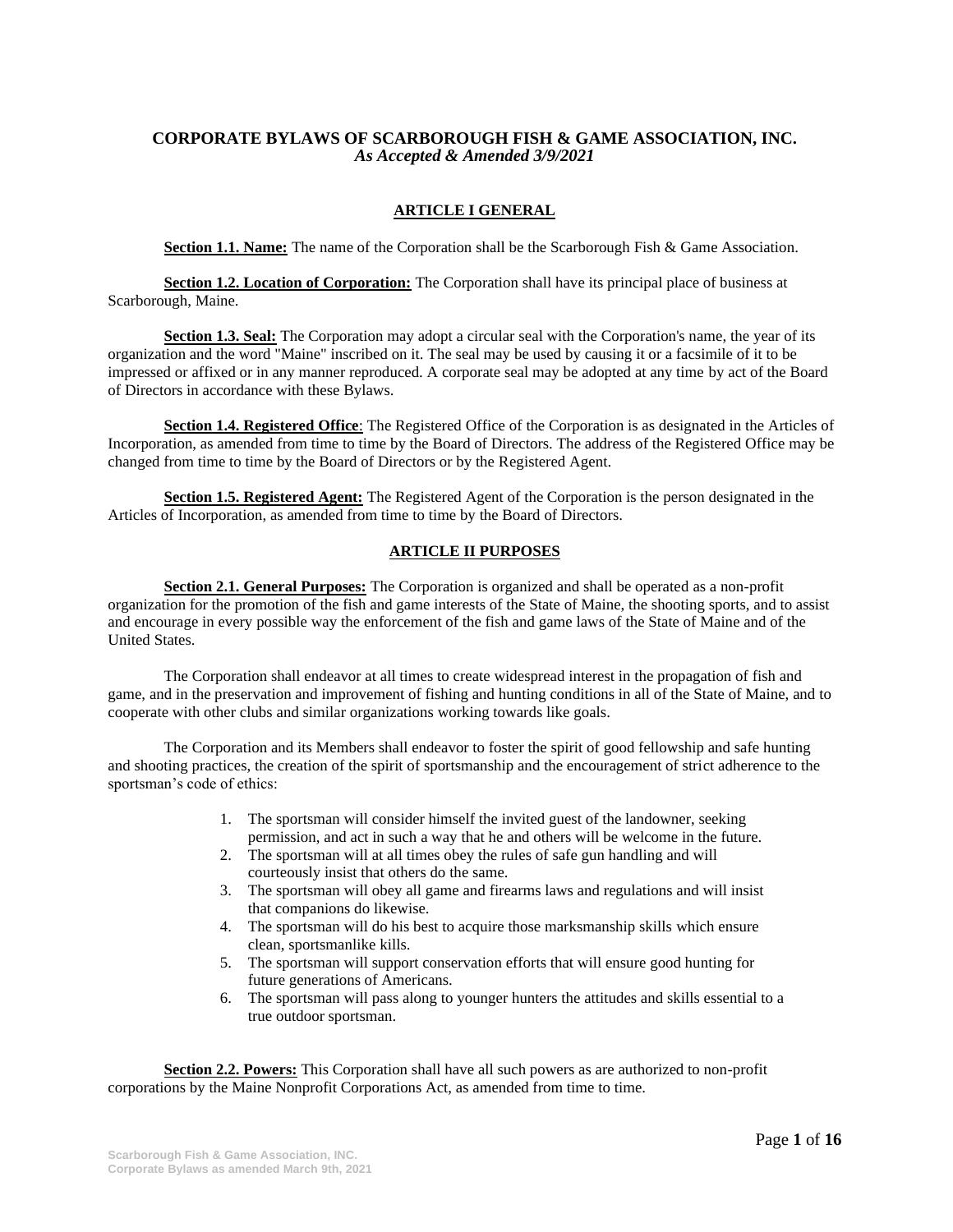**Section 2.3. Prohibition of the Inurement of Assets and Income to Private Persons:** All the assets and income of the Corporation shall be used exclusively for its stated purposes, and no part thereof shall inure to the

benefit of any private individual; provided, however, that nothing contained herein shall be construed to prevent the payment by the Corporation of compensation in a reasonable amount to its members, directors or officers for services rendered and expenses to officers and employees of the Corporation.

**Section 2.4. Dissolution:** If this Corporation is dissolved or its legal existence terminated, either voluntarily or involuntarily, or upon final liquidation of the Corporation, it may make distributions to the Members as permitted by the Maine Nonprofit Corporation Act.

## **ARTICLE III MEMBERSHIP**

**Section 3.1. Classes of Members:** The Corporation shall have the following classes of Members: Probationary, Individual, Family, Senior, Life, Honorary, Hardship.

**Section 3.2. General:** The Members of the Corporation shall form a membership body that supports the Corporation's structure as a non-profit community-based entity. In addition to the other powers of the Members listed in Section 3.4. hereof, the Members shall have the responsibility for the election of the Board of Directors of the Corporation, which Board has the ultimate responsibility for governing the Corporation. The criteria and qualifications for being a Member, and the rights and responsibilities of the Members, may be changed from time to time by an amendment to the Articles of Incorporation (to the extent required by law) and by these Bylaws.

**Section 3.3. Qualifications:** Each Member shall be at least eighteen (18) years of age, shall have exhibited safe shooting practices, and shall have agreed to take an active interest in and be willing to support and serve the Corporation. In addition, the Board of Directors may set criteria from time to time as it may deem prudent or necessary. In order to become a Member, a person's right to own, use or possess a firearm shall not be suspended, revoked or otherwise impaired under the law of any applicable jurisdiction. In the event that a Member's right to own, use or possess is suspended, revoked or otherwise impaired by operation of law, the affected Member shall immediately so advise the Board of Directors. Neither the Board of Directors nor the general membership shall disqualify any such member from retaining membership in the Corporation unless the Member is permanently prohibited by law from owning, using or possessing firearms, or is known to, or exhibits unsafe firearms practices and character. No person shall be denied membership in the Corporation on the grounds of gender, race, religion, ancestry, national origin, or disability. All new Applicants to the Corporation must attend a Membership Committee interview, an Orientation Meeting, and must be successfully voted on by the general membership, to become an Individual Member.

**Section 3.4. Powers:** The Members shall have those rights set forth in the Articles of Incorporation and as stated in these Bylaws. Such rights are as follows:

- A. The establishment of the size of the Board of Directors within the limits described in Section 4.2 hereof;
- B. The election of Directors, with the exception of filling of a vacant Board seat as provided in Section 4.4 hereof;
- C. The removal of Directors from the Board of Directors;
- D. The election of Members of the Corporation in accordance with the procedures set forth in Section 3.5 hereof;
- E. The amendment, restatement, or modification of the Articles of Incorporation or of the Bylaws of this Corporation;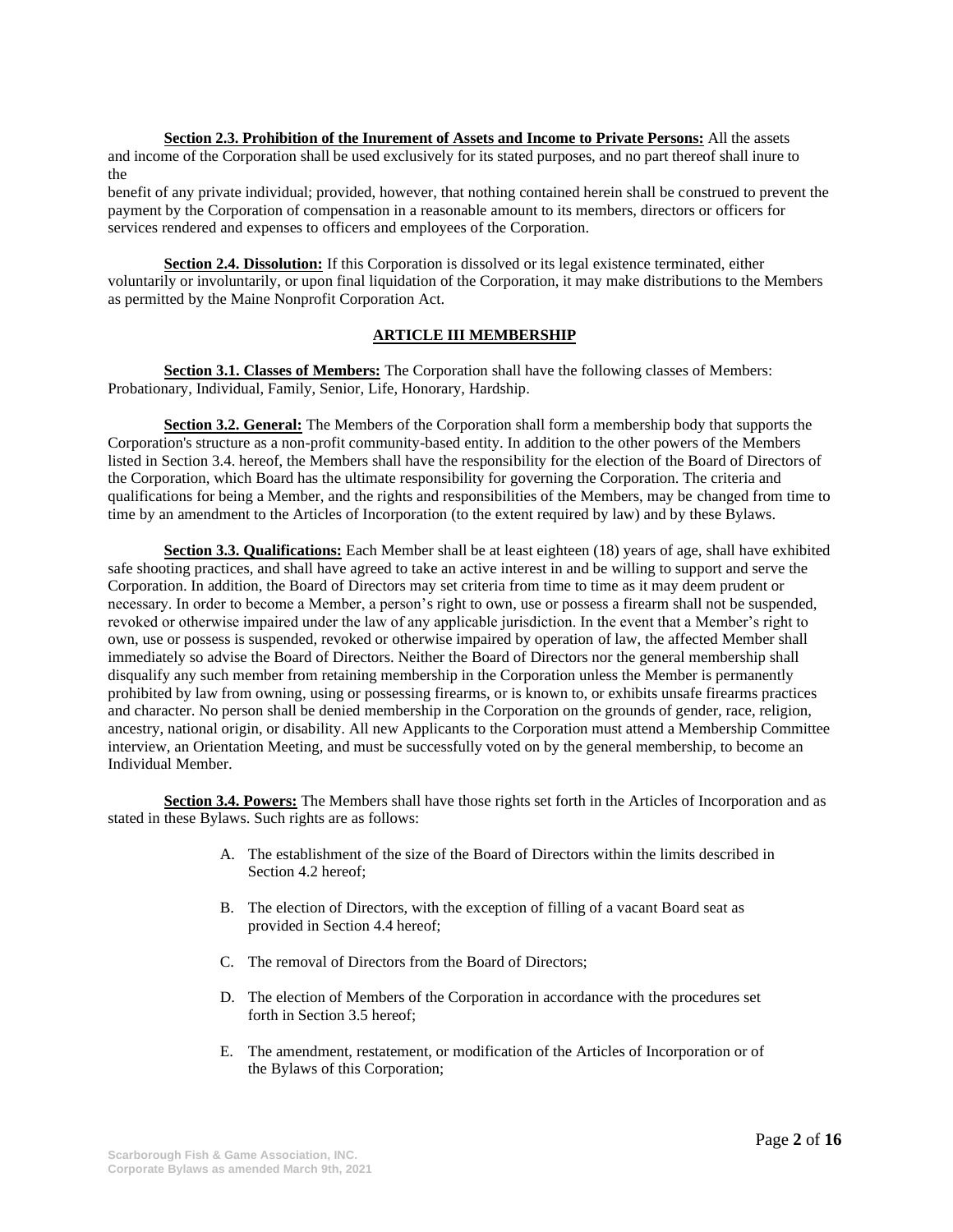- F. The approval of the sale, lease, or other disposition (excluding by mortgage or pledge for purposes of security) of all, or substantially all, of the assets and property of the Corporation;
- G. The dissolution of the Corporation or its merger with or consolidation with another corporation; and
- H. Any other matter which a majority of the Board of Directors voting on the matter votes to submit to the Members.
- I. The right of review, at any general meeting, any action of the Board of Directors. Any member may bring to the floor for consideration any action of the Board of Directors that he or she questions and the Members present may debate and vote to rescind any Board action. Actions taken by the Board of Directors related to Article III, Section 3.11 and actions taken by the Board to protect life or property shall be exempt from this provision. All action of the Board of Directors shall continue in full force and effect until amended or repealed by Member vote. Any such review must take place within 30 days of the publication of the questioned Board action in the minutes.

**Section 3.5. Nominations (Sponsoring) of Membership:** Any Member of the Corporation who has been in good standing for a minimum of one year and who has attended an Orientation Meeting may make a recommendation to the Corporation with respect to an individual to be considered for membership. The nominating or sponsoring Member shall present the Nominee a current membership application form and a copy of the Policies then in effect. Each prospective member shall complete an application for membership, as may be established and amended by the Board of Directors, and shall submit to the Treasurer the application and application fee, as may also be established and amended by the Board of Directors, plus the dues for the year in which the application is made. The application fee shall not be refundable.

Each applicant will complete a process defined by the Membership Committee and approved by the Board of Directors. This process is attached to these By-laws as Appendix A. The Membership Committee Secretary is responsible for recommending appropriate modifications in the Membership Process to the Board of Directors, who may choose to modify the process.

**Section 3.6. Probationary Membership:** All new applicants voted in as Members will be Probationary Members for a period of one year from date of acceptance. A Probationary Member is subject to work and commitment requirements as outlined by the Board of Directors. A Probationary Member shall have full access rights to the facilities, and voting rights as outlined for each respective membership type. After successfully completing one (1) full year as a Probationary Member, he/she will be become an Individual Member to the Corporation.

**Section 3.7. Individual Membership:** Is a member who has completed the Probationary term and is in good standing. An Individual Member shall have full access rights to the facilities, and voting rights. An Individual Member may also belong to one of the other Classes of Membership except Probationary and Honorary.

**Section 3.8. Family Membership:** In the event that spouses who reside in the same household and share the same address, apply for membership at the same time, then the second spouse's application fee shall be waived and the second spouse's annual membership dues shall be one-half (1/2) of the full annual membership dues for each year in which both spouses are Members.

In the event that the spouse of an existing Member shall apply for membership, then the application fee shall be waived, and the annual dues shall be one-half  $(1/2)$  of the full annual membership dues for each year in which both spouses are Members.

Section 3.9. Life Memberships: Any Member who has reached his or her 65<sup>th</sup> birthday and has been a Member in good standing for ten consecutive years prior to turning 65 shall be awarded a life membership in the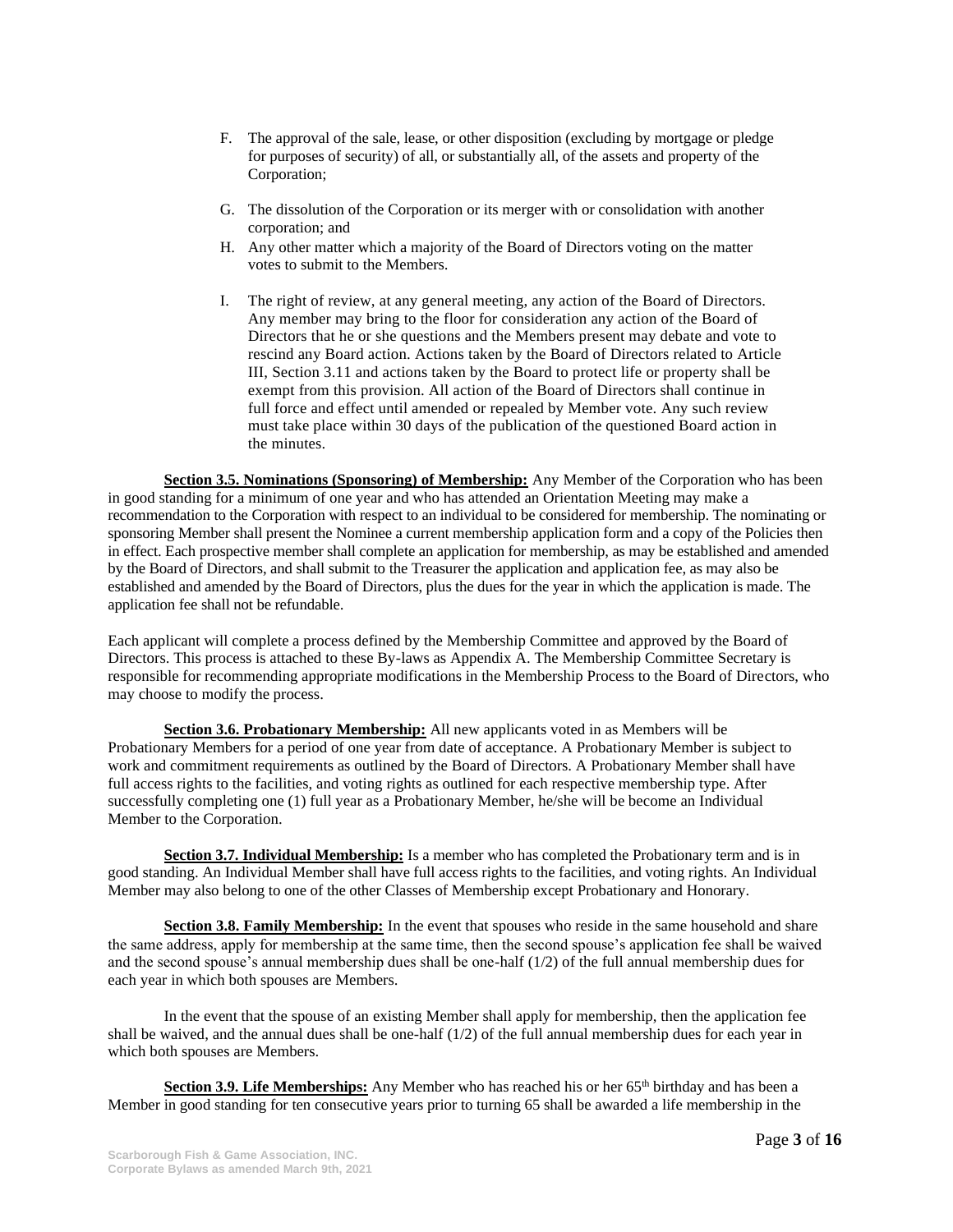Corporation, and all annual dues shall be waived for full calendar years subsequent to the year in which the Member turned 65. No dues refunds shall be retroactively made. In the case of Family Memberships, Life Membership shall be granted to both members when the older of the two becomes eligible as long as Family Membership dues (or Senior Family Membership dues) have been paid for at least 10 consecutive membership years. A Life Membership may be granted by 2/3 vote of the Board of Directors based on merit.

**Section 3.10. Senior Memberships:** Any Member who is 65 years old, or older, and has been a member for a minimum of one year shall be granted reduced annual membership dues equal to one-half of the annual dues otherwise payable until such time as they have achieved ten consecutive membership years of membership. In the case of Senior Family Memberships, Senior Family Membership shall be granted to both members when the older of the two becomes eligible. No dues refunds shall be retroactively made.

**Section 3.11. Honorary Memberships:** The Board of Directors may elect to bestow honorary memberships to recognize individuals whose outstanding efforts have promoted and contributed to the improvement, operation, and growth of the Corporation, or who have distinguished themselves by their efforts and achievements in promoting or excelling in hunting, fishing, conservation, shooting sports, or the preservation of the rights of their fellow sportsmen. Honorary memberships may be conferred on an annual or lifetime basis.

Any Member may nominate an individual for an honorary membership by submitting that individual's name to the Board of Directors together with a written statement of the reasons for the nomination. The Board of Directors may elect to bestow an honorary membership upon a two-thirds (2/3) affirmative vote.

A duly elected honorary member shall be issued with a card identifying him or her as an honorary member and shall be entitled to the same use of the Corporation's facilities as any regular Member. An honorary member shall have no voting rights and shall not be permitted to be an Officer or Director of the Corporation nor Nominate (sponsor) anyone for membership in the Corporation.

**Section 3.12. Hardship Memberships:** In the event that the Board of Directors is satisfied that a Member is unable to renew his or her membership on account of actual financial hardship and that Member has previously demonstrated devotion to the Corporation by his or her efforts, then the Board of Directors may, in its sole discretion, waive the dues payable for the year in question. The Secretary shall register that Member as though his or her dues were paid in full and that Member shall have all of the rights and obligations of a dues paying member.

**Section 3.13. Term of Membership Dues**: Each Member shall continue as a Member until such time as he or she resigns or is removed. Each Member shall pay annually to the Treasurer of the Corporation the dues prescribed by the Members, in return for which he/she shall be given a membership card and gate FOB. Dues are payable on or before the 1st of January of each year. Dues not paid by February 1st will be assessed a \$25.00 late fee and Gate access FOB will be deactivated. Dues not paid by March 1st will terminate the member's membership. Reinstatement of membership for failure to pay dues requires board approval.

The Board of Directors shall set the amount of the dues upon no less than 30 days advance notice to the Members of the meeting at which such change is to be voted upon. A two-thirds majority vote of the Directors present and voting shall be required to change the amount of the dues.

Any Member elected to Membership in or after October 1 of any year and who has paid their membership dues in full shall not be required to pay the annual dues for the year following his or her election as a Member.

**Section 3.14. Resignation:** Any Member may resign at any time by giving written notice of such resignation to the Secretary of the Corporation. Such resignation shall be effective at the time specified in such resignation notice, or, if no time is specified, upon receipt by the Secretary. In addition, any Member who fails to pay his or her annual dues by the second Tuesday of April in the year such dues are payable shall be deemed to have resigned effective as of that date.

**Section 3.15. Reinstatement:** Former members seeking reinstatement of membership within the same calendar year of allowing their membership to lapse must submit a written request to the Corporation for consideration and must pay their delinquent dues in full. The Membership Committee will review all reinstatement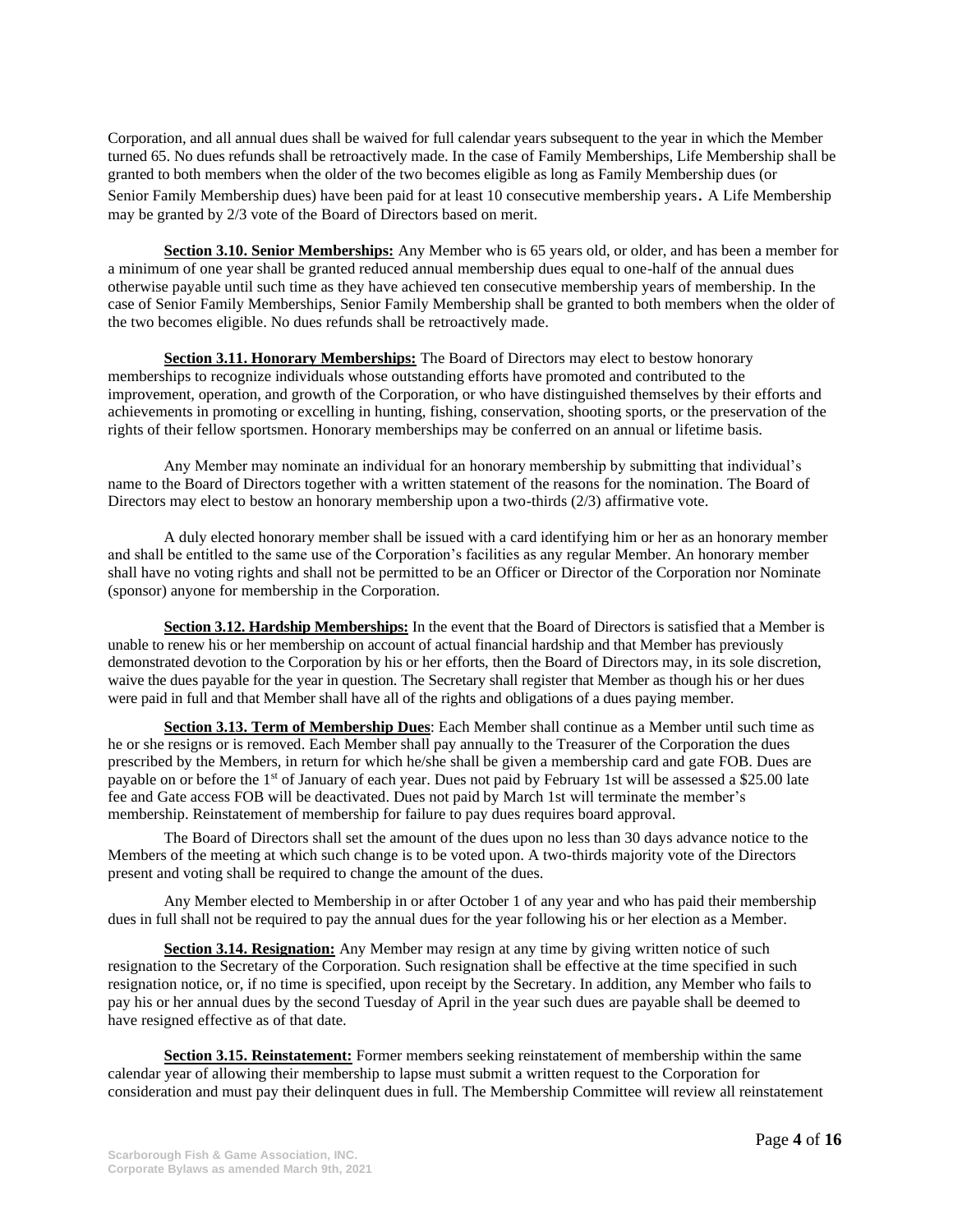requests and make a recommendation to the Board of Directors on a case by case basis. Past members, who are considered by the corporation to be in good standing, may reapply for membership.

**Section 3.16. Removal:** Members may be removed or suspended with cause by the affirmative vote of two-thirds (2/3) of the Board of Directors voting on the matter. Cause shall be determined at the sole discretion of the Board of Directors, subject to the provisions of Section 3.3, and may be deemed to specifically include, without limitation, the following:

- A. The violation or willful hindering of any of the stated purposes of the Corporation or any of its policies, as may be adopted from time to time;
- B. The willful destruction or misuse of Corporation property;
- C. The misuse or unsafe handling or use of a firearm;
- D. The excessive use of vulgar or abusive language, or the continued use of vulgar or abusive language after a request to cease;
- E. Conduct unbecoming a sportsman, including the violation of any game, fish, or firearms-related law or regulation;
- F. The loan of keys or the dissemination of lock combinations that provide access to any Corporation property or facility to any non-member (excepting any such loan or dissemination by the Directors or Officers of the Corporation to rental users of the property or to service providers such as trash haulers, fuel deliverers, utility inspection and the like) or; and,
- G. The unauthorized duplication of keys that provide access to any Corporation property or facility
- H. The making of any false statement in support of any application for membership.

**Section 3.17. Certificate of Membership:** The Board of Directors may provide for the issuance and replacement of certificates evidencing membership in the Corporation.

#### **ARTICLE IV BOARD OF DIRECTORS**

**Section 4.1. Management by Board:** The affairs of the Corporation shall be managed by its Board of Directors, which may exercise all powers of the Corporation and do all lawful acts and things necessary or appropriate to carry out the purposes of the Corporation, specifically including the adoption, amendment and repeal of policies necessary and prudent for the safe, efficient and appropriate use of the Corporation's facilities.

As set forth in Section 3.4(I), the decisions of the Board of Directors may be subject to review, amendment, repeal or ratification by the Members at any General Meeting if a motion to reconsider is made by any Member in good standing.

All uses of the Corporation's property for any purpose, excepting the rentals of ranges, shall be approved in advance by the Board of Directors, such approval to be upon majority affirmative vote of those present and voting.

Rentals of the Corporation's ranges shall be made by the Chief Safety Officer, or his or her designee, in accordance with rules adopted by a majority vote of the Members at any General Meeting.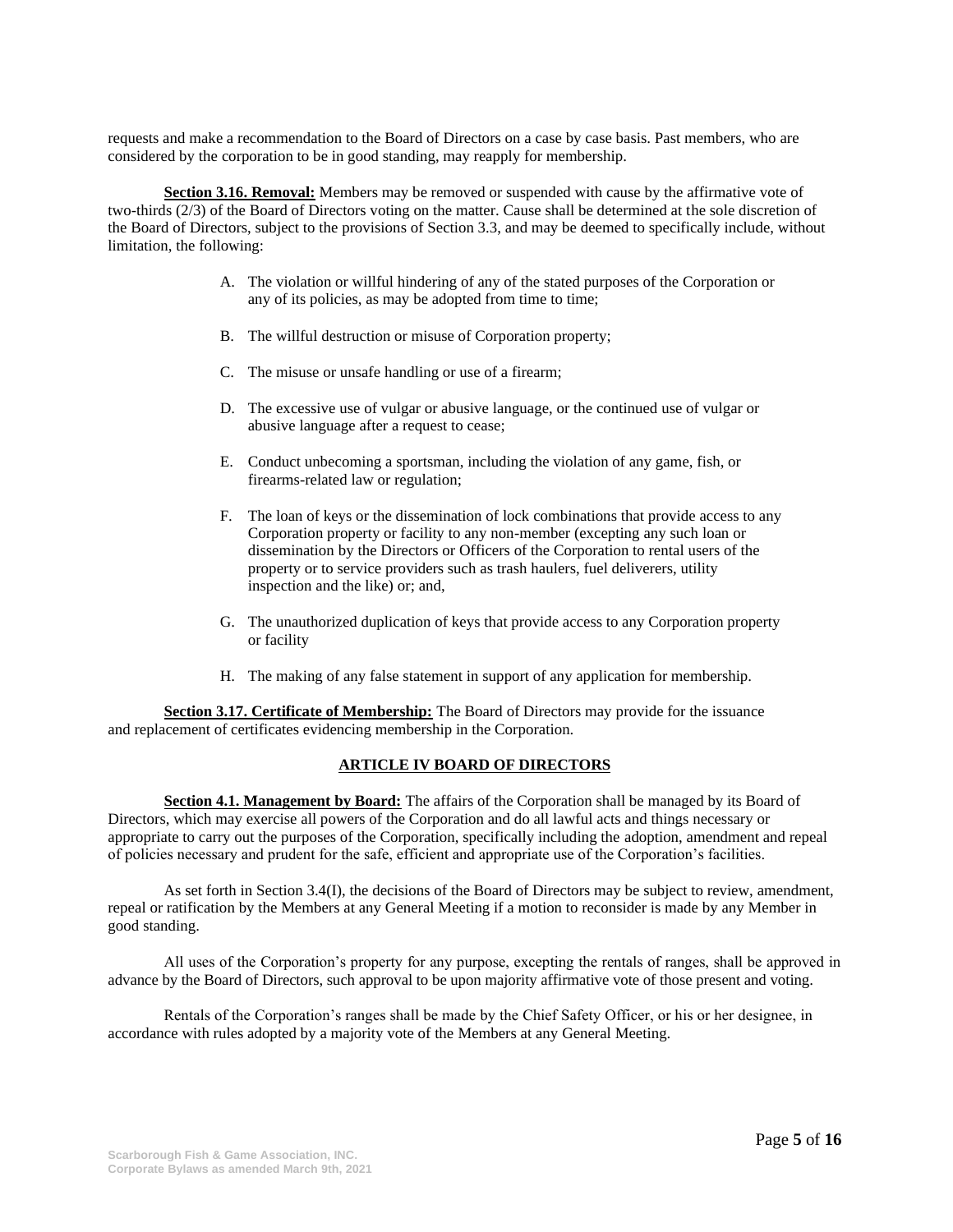No improvement, removal, repair or alteration of the Corporation property shall be made without the prior approval of the Board of Directors, except that the Board of Directors may delegate the performance of such repairs and improvements as may normally be prudent or necessary in the ordinary course of the Corporation's affairs.

No contract for any service to be performed or goods to be delivered upon the Corporation's property, nor any contract made in the Corporation's name, shall be entered into without the prior approval of the Board of Directors.

No activity, event, shoot or match that will or could disrupt the operations of any established discipline or the use of any range shall be held without the prior approval of the Board of Directors and the committee chairperson of the affected discipline.

Any action not taken in the course of the Corporation's regularly conducted business and which requires an expenditure in excess of One Thousand Dollars (\$1,000) shall be submitted to the Members for approval by majority affirmative vote, except that the Board of Directors shall have the power to authorize an expenditure of no more than Three Thousand Dollars (\$3,000) on an emergency basis, as may be necessary to preserve life or property.

**Section 4.2. Number of Directors; Eligibility:** The number of Directors shall not be less than three (3) nor more than seventeen (17) and shall be fixed within the foregoing limits by the Members at their Annual Meeting or any meeting held in lieu thereof. Any Member who supports the purposes of this Corporation and who is willing to undertake the duties of a Director and abide by these Bylaws is eligible to become a Director.The Board of Directors shall be made up of the duly elected officers of the Corporation, two (2) Directors who shall be appointed by the President, and eight (8) Directors who shall be elected by the Members. The Board of Directors shall be made up of the duly elected officers of the Corporation, the immediate Past President, two (2) Directors who shall be appointed by the President, and five (5) Directors who shall be elected by the Members. The Board of Directors shall include at least one Member who has been approved by each committee to represent the discipline in question. In the event that one Member holds the offices of Secretary and Treasurer, then the President shall appoint three (3) Members as Directors.

**Section 4.3. Directors Election;** Term of Office; Nomination: Each Director shall serve for the term of office specified in the vote by which such Director was elected until his or her successor is duly elected or appointed, unless he or she sooner resigns or is removed.

At the Members' Annual Meeting, the Members shall elect individuals to the Board of Directors. Directors may be elected from individuals nominated from the floor at the Members' Annual Meeting or from the slate of nominees developed by the Nomination Committee in accordance with the following procedure:

A. Any Member may make a recommendation to the Nomination Committee with respect to an individual or individuals to be considered for a position on the Board of Directors, and the Committee shall develop a slate of nominees consisting of the names of at least one (1) candidate for each vacancy on the Board of Directors.

**Section 4.4. Vacancies:** Any vacancy occurring on the Board of Directors may be filled by the affirmative vote of a majority of the remaining Directors. A person appointed to fill a vacancy which occurs other than by reason of an increase in the number of Directors shall serve until the next Annual Meeting of the Members.

**Section 4.5. Removal of Directors or Officers:** Any Director or Officer may be removed from office at any time, with or without cause, by a two-thirds (2/3) vote of the Members voting on the matter.

**Section 4.6. Resignation:** Any Director may resign at any time by giving written notice to the President of the Corporation. Such resignation shall take effect on the date of receipt or at any later time specified therein. Any Director who fails to attend five (5) regularly scheduled Board meetings (during any twelve (12) month period commencing with the date of the Annual Meeting of the Board of Directors) shall be deemed to have resigned from the Board, unless such Director has provided the President with prior notice of his or her inability to attend the meetings, or unless the Board waives this requirement with respect to said Director. The President shall provide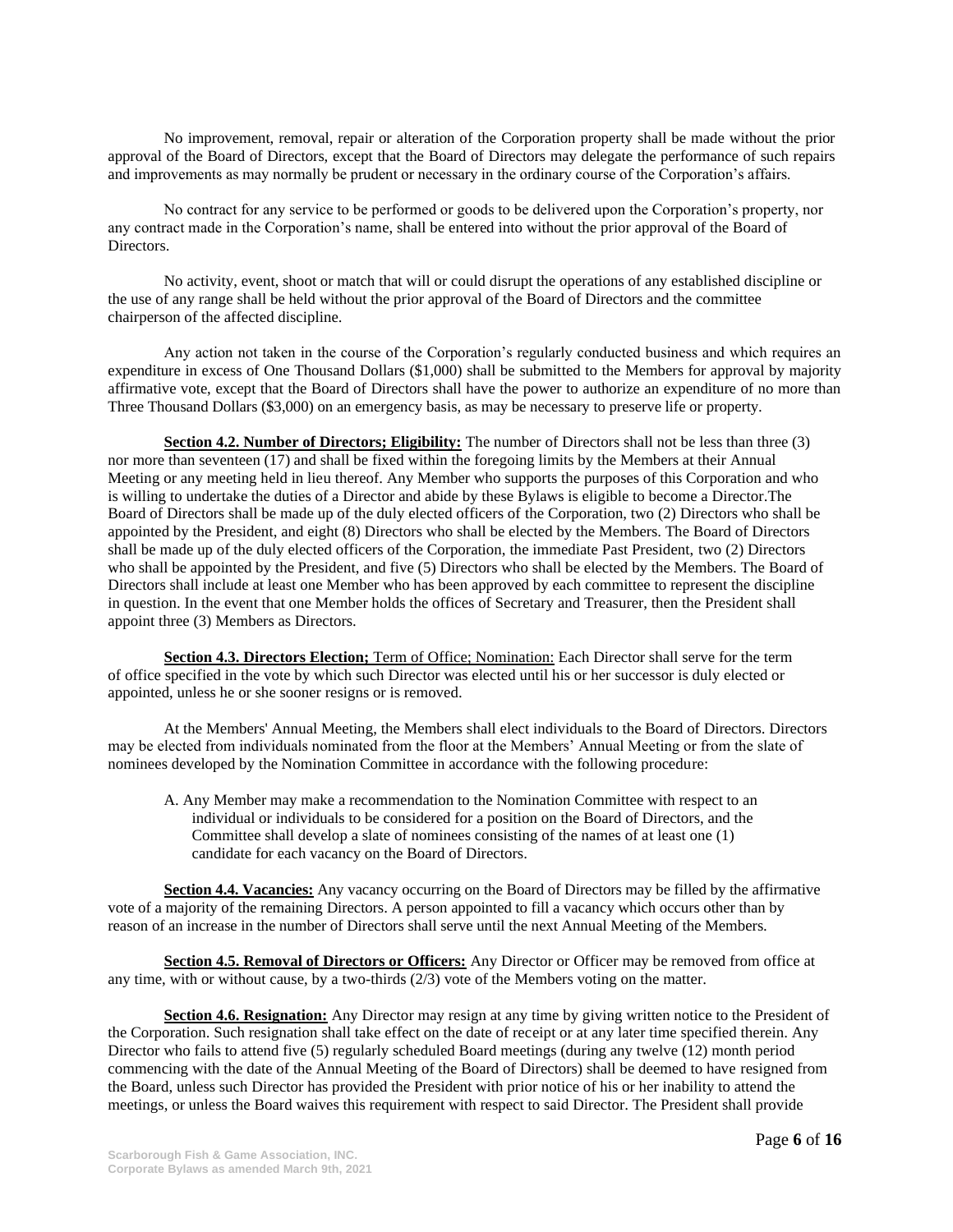written notice to the Board and to the Secretary stating that such Director has been deemed to have resigned from the Board in accordance with this Section 4.6. Failure to attend a Special Meeting of the Board shall not be considered in determining this attendance requirement.

**Section 4.7. Compensation:** Directors as such shall not receive any stated salaries for their services, but by resolution of the Board of Directors, expenses related to the business of the Corporation, if any, may be allowed. Nothing herein shall be construed to preclude any Director from serving the Corporation in any other capacity and receiving compensation therefor.

**Section 4.8. Honorary Directors:** As provided in this Section 4.8, individuals to whom the Board of Directors wish to indicate their gratitude and appreciation for outstanding service to the Corporation may be elected as Honorary Directors of the Corporation by a majority vote of the Board. Each such Honorary Director shall serve for a lifetime term. Honorary Directors may attend meetings of the Board of Directors but shall have no vote at such meetings. No individual may serve simultaneously as a Director and as an Honorary Director.

# **ARTICLE V MEETINGS**

**Section 5.1. Annual Board Meeting:** The Board of Directors shall meet annually for the transaction of such other business as may come before the meeting.

**Section 5.2. Regular Board Meetings:** Regular meetings of the Board of Directors shall be held on the first Tuesday of each month, except November. The time and the place of each meeting shall be published by the Secretary in the Corporation newsletter.

**Section 5.3. Special Board Meetings:** Special Meetings of the Board of Directors may be called by the President of the Corporation on his or her own motion or upon written request of two (2) of the Directors, and held not less than three (3) nor more than thirty (30) days after such notice is given to each Director, either personally, by mail, email*,* or by telephone.

**Section 5.4. Waiver of Notice:** Whenever under the provisions of the statutes, Articles of Incorporation or these Bylaws notice is required to be given to any Director, a waiver thereof in writing, signed by the person or persons entitled to such notice, whether before or after the time stated therein, shall be deemed equivalent to the giving of such notice. Attendance of a Director at any meeting shall constitute a waiver of notice of such meeting, except where a Director attends for the express purpose of objecting to the transaction of any business because the meeting is not lawfully called or convened. Neither the business to be transacted at, nor the purpose of, any regular or Special Meeting of the Board of Directors need be specified in the notice or waiver of notice of such meeting unless required by law or these Bylaws.

**Section 5.5. Telephonic Board Meetings:** The Directors may hold a meeting by conference telephone or similar communications equipment by means of which all persons participating in the meeting can hear each other and such participation in a meeting shall constitute presence of the Director at such meeting. Notice of such meeting shall give each Director the telephone number at which, or other manner in which, he or she will be called.

**Section 5.5.1 Closed Session Board Meeting (closed to the General Membership):** The ability of the Board of Directors to conduct closed sessions shall indicate the precise nature of the business of the closed session. Certain circumstances exist wherein the Board of Directors may meet without the general membership in attendance. Such circumstances include but are not limited to:

**Membership issues:.** A closed session may be held to discuss the appointment, evaluation of, performance, or dismissal of a member or Director, or to hear complaint against the member/Director unless the member/Director requests a public hearing.

**Litigation:** Pending litigation by or against Scarborough Fish & Game Association when it is necessary for the Board to discuss issues with legal counsel.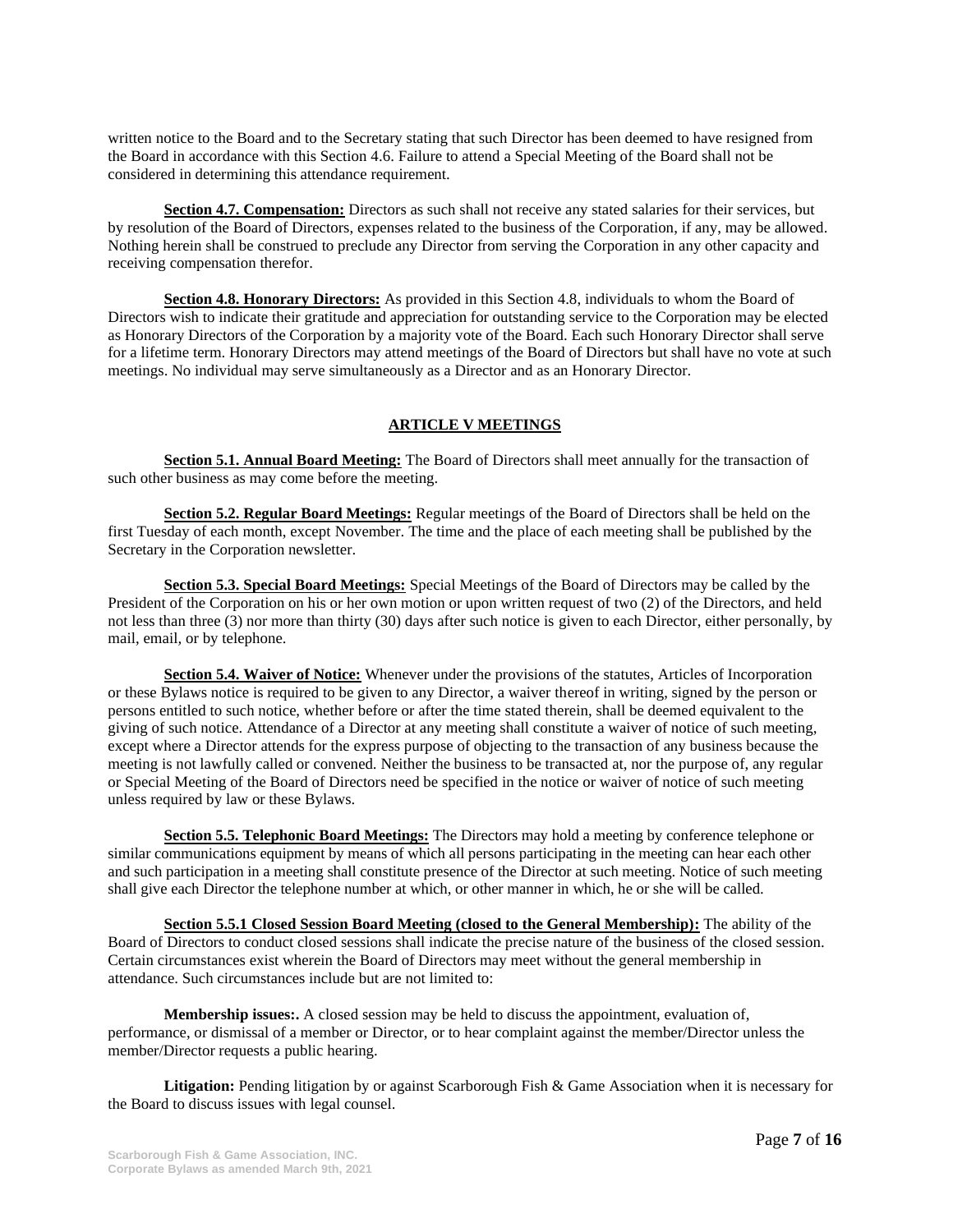It is critical to stress that there shall be no violation of closed session confidential information. Members of the Board, club members, or anyone else present shall not disclose to any person, the press, or anyone else the content or substance of any discussion which takes place in a closed session without Board approval. Typically closed sessions will be scheduled prior to the Board of Directors meeting or at the end of the Board of Directors meeting after general business has been concluded This is done so public portions of the meeting are not interrupted by closed sessions. This does not, however prohibit the Board from entering directly into a closed session if that session is for the sole purpose of one of the allowed reasons above. The Board shall not discuss nor act on any other business during a closed session that would be proper to be discussed during a regular Board Meeting at which regular members are welcome.

**Section 5.6. Board of Directors - Manner of Acting:** Except as specified by law or these Bylaws, the Board of Directors shall act by a majority vote of the Directors present in person or by proxy at any duly called and held meeting of the Board of Directors at which a quorum is present. Each Director shall have one (1) vote.

**Section 5.7. Board of Directors - Quorum:** A majority of the Directors shall constitute a quorum for the transaction of business. If a quorum shall not be present at any meeting of Directors, the Directors present thereafter may adjourn the meeting from time to time, without notice other than announcement at the meeting, until a quorum shall be present. At such adjourned meeting at which a quorum shall be present, any business shall be transacted which might have been transacted at the meeting as originally notified.

**Section 5.8. Board of Directors - Conduct of Meeting; Record of Meetings:** The President of this Corporation, or in his or her absence, First Vice President or, in his or her absence, the Treasurer, or, in his or her absence, any Director chosen by the Directors present, shall call meetings of the Board of Directors to order and shall act as the presiding officer for the meeting. The Secretary, or if he or she does not participate in the meeting, one of the Directors designated by the Board participating in the meeting, shall keep a record of the meeting. The minutes of all actions taken by the Board of Directors shall be published by the Secretary in the Corporation newsletter in the edition immediately following such action.

**Section 5.9. Action by Unanimous Consent**: Any action required or permitted to be taken at a meeting of the Directors may be taken without a meeting if consents in writing, setting forth the action so taken, shall be signed by all of the Directors, and filed with the minutes of the meetings of the Board of Directors.

**Section 5.10. Informal Action by Directors**: Action of the Directors may be taken in accordance with the provisions of Section 708 of the Maine Nonprofit Corporations Act, Title 13-B M.R.S.A. In amplification of, and not in limitation of the foregoing, action taken by agreement of a majority of Directors shall be deemed action of the Board of Directors if all Directors know of the action taken and no Director makes prompt objection to such action. Objection by a Director shall be effective if written objection to any specific action so taken is filed with the Secretary of this Corporation within seven (7) days of such specific action.

**Section 5.11. Annual Membership Meetings:** The Annual Meeting of the Members shall be held on the second Tuesday in October of each year on the grounds of the Corporation in Scarborough, Maine, unless otherwise specified. In the event of a failure for any reason to hold an Annual Meeting as aforesaid, any business that may properly be transacted at an Annual Meeting, including the election of Directors, may be transacted at a Special Meeting.

**Section 5.12. General Membership Meetings:** General Meetings of the Members shall be held on the second Tuesday of each month of each year, with the exception of November, on the grounds of the Corporation in Scarborough, Maine, unless otherwise specified.

**Section 5.13. Special Membership Meetings**: Special Meetings of the Members may be called at any time by the President or a majority of the Directors, and shall be called by the Secretary upon written application of five percent (5%) or more of the Members.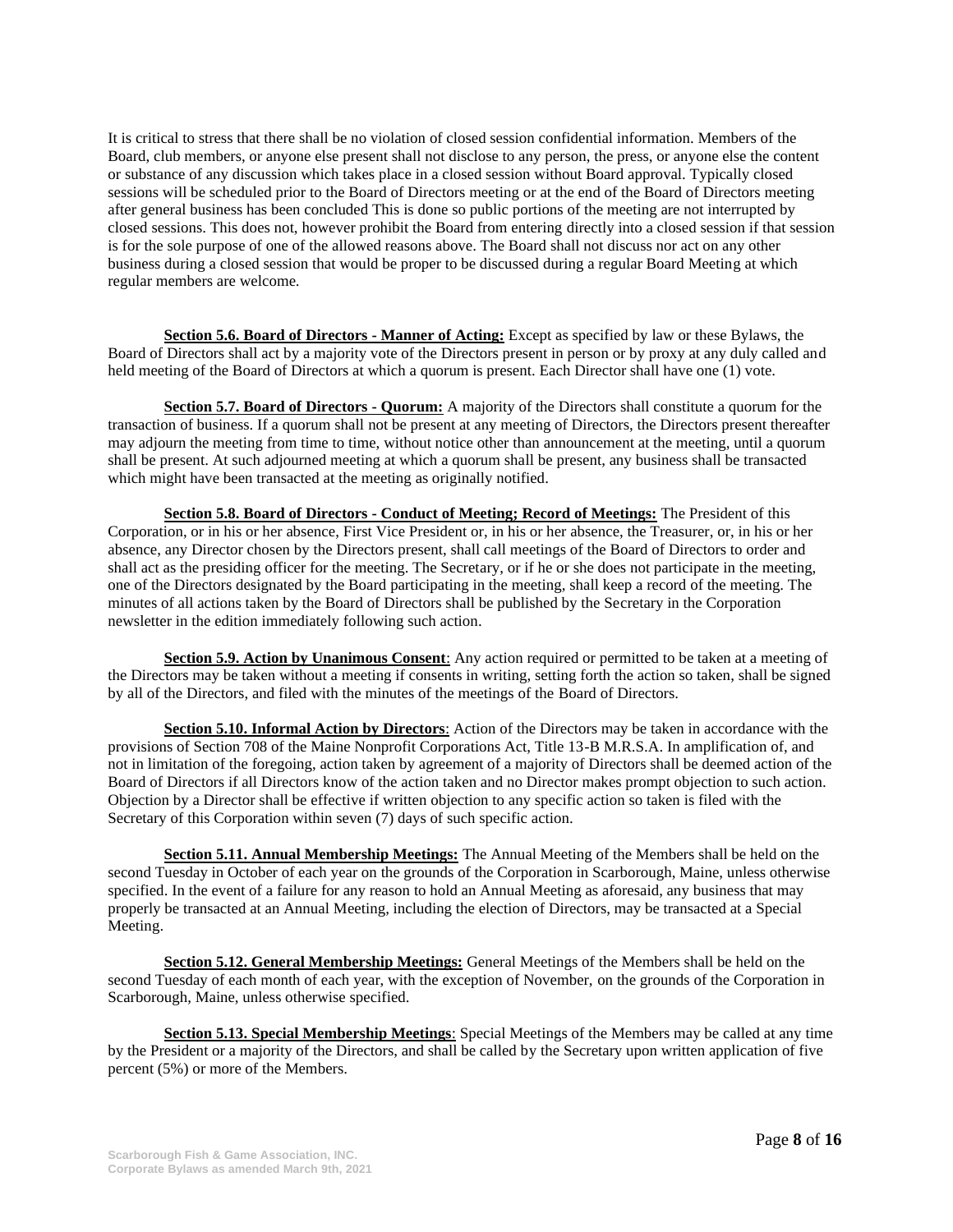**Section 5.14. Notice of Membership Meetings:** Notice of all meetings of the Members shall be given by the Secretary or in his or her absence or disability by the President, by mailing or e-mailing to each Member a notice specifying the time and place of the meeting, such notice to be addressed to each Member at his or her last known address or e-mail address and sent at least five (5) but not more than fifty (50) days before the meeting. In the event notice has not been duly given as described in the preceding sentence, a meeting of the Members shall be a legal meeting if there is a quorum present and all Members not present at the meeting sign a waiver of notice of the meeting.

**Section 5.15. Membership Meeting - Quorum:** Twelve of the Members, including Directors, present in person shall constitute a quorum at any meeting of the Members. If a quorum is not present at any meeting, a majority of the Members present may adjourn the meeting to a later time, without notice other than announcement at the meeting, until a quorum shall be present. At such adjourned meeting at which a quorum shall be present, any business shall be transacted which might have been transacted at the meeting as originally notified.

**Section 5.16. Membership Meeting - Voting:** Each Member is entitled to one (1) vote on any matter properly submitted to the Members for their vote, and there shall be no cumulative voting. Voting shall be in person.

**Section 5.17. Membership Meeting - Manner of Acting:** The act of a majority of the Members present and voting in person at a meeting at which a quorum is or has been present shall be the valid act of the Members, unless a greater proportion is required by law, the Articles of Incorporation, or these Bylaws.

# **ARTICLE VI OFFICERS AND AGENTS**

**Section 6.1. Officers:** The officers of the Corporation shall be a President. Vice President (office held by the immediate Past-president, except in the case of the President's removal by the Board of Directors), a Treasurer, a Secretary, a Recording Secretary, a Chief Range Safety Officer, and a Membership Secretary.

**Section 6.2. Election of Officers:** The Members shall choose annually the officers of the Corporation in the same manner set forth in Section 4.3 of the Bylaws. A person may not hold more than one (1) office, except that one person may simultaneously hold the offices of Secretary and Treasurer.

**Section 6.3. Other Officers and Agents:** The Board of Directors may appoint such other officers and agents as it shall deem necessary. Such officers and agents shall hold their offices for such terms and shall exercise such powers and perform such duties as shall be determined from time to time by the Board of Directors.

**Section 6.4. Compensation:** The compensation, if any, of all officers and agents of the Corporation shall be fixed by the Board of Directors.

**Section 6.5. Term of Officers:** The officers of the Corporation shall hold office until their successors shall have been elected and qualified. Any officer may be removed with or without cause at any time by an affirmative vote of a majority of the Board of Directors. Any vacancy occurring in any office of the Corporation shall be filled by vote of the Directors.

**Section 6.6. President of the Corporation**: The President of the Corporation shall, when present, chair all meetings of the Board of Directors. He or she shall inform himself or herself concerning all affairs of the Corporation and see that the duties of the officers and employees of the Corporation are properly discharged; that the Bylaws of the Corporation are observed; and that all statements and returns required by law are made; and he or she shall assume such share in the management of the Corporation's business as the Directors may determine. The President of the Corporation shall appoint such committees as he or she deems necessary, subject to the approval of the Directors. The President shall perform all duties incident to the office of the President.

**Section 6.7. Vice President:** The office of Vice President is to be filled by a current or past board member, or discipline chair. The position is to be nominated by the board and ratified by a membership vote. The Vice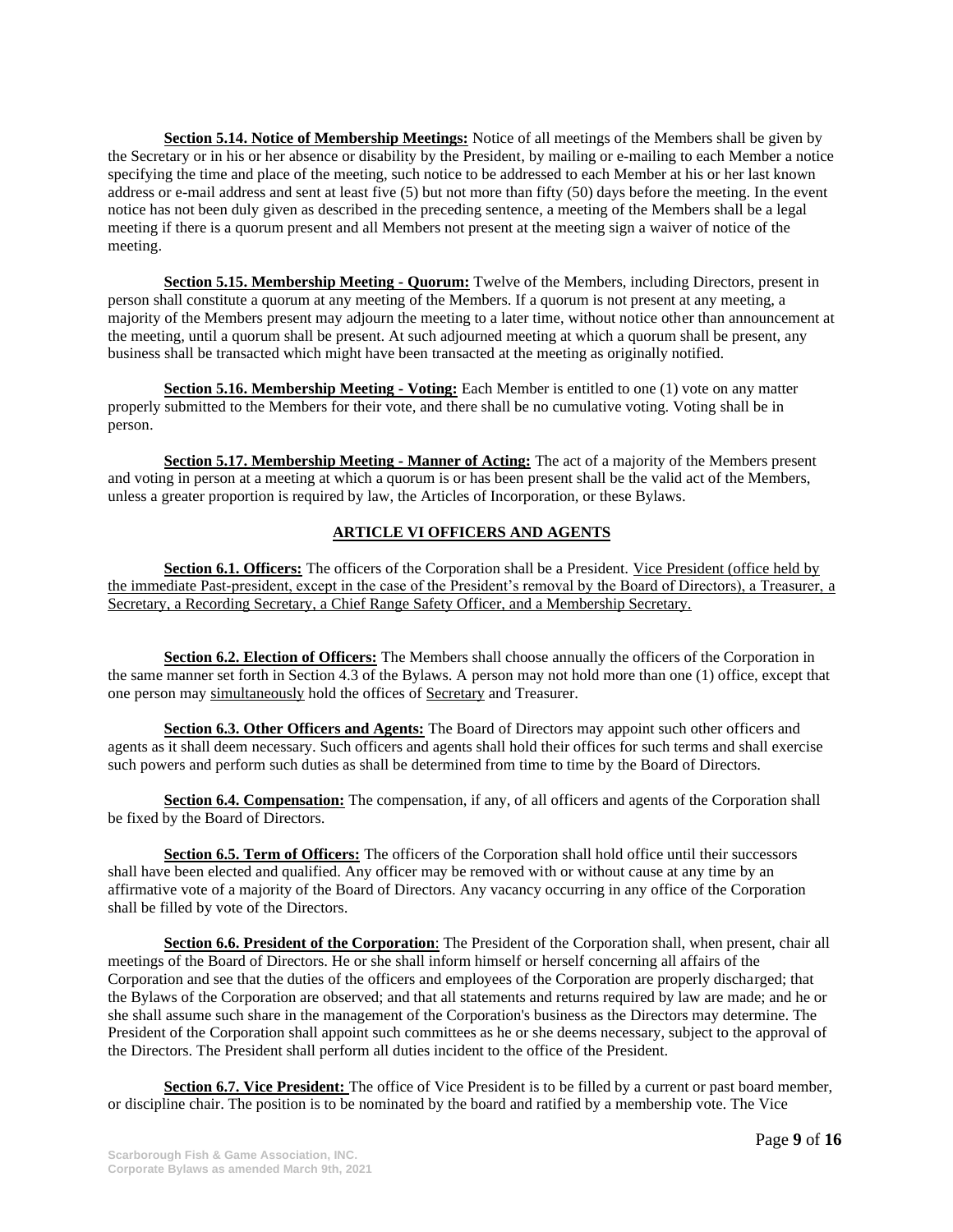President shall perform such duties as are assigned to him/her by the President or the Board. In the absence of the President, the Vice President shall perform the duties of that office. If for any reason the Vice President cannot fulfill his/her duties the Board shall appoint an acting Vice President for the remainder of the Vice President's term.

**Section 6.8. Treasurer:** The Treasurer shall have charge and custody of and be responsible for all corporate funds and securities; keep full and accurate accounts of receipts and disbursements and books belonging to the Corporation; and deposit all monies and other valuable effects in the name and to the credit of the Corporation in such depositories as may be designated by the Board of Directors. He or she shall disburse the funds of the Corporation as may be ordered by the Board of Directors, taking proper vouchers for such disbursements, and shall render to the President and the Board of Directors at its regular meetings or when the Directors shall require, an account of all his or her transactions as Treasurer and of the financial condition of the Corporation. The Treasurer shall in general perform all the duties incident to the office of Treasurer and such other duties as from time to time may be assigned to him/her.

Nothing in this section shall prevent the various discipline committees from appointing a Committee Treasurer who shall have the responsibility for monies raised by and for the use of the respective committee for the operation of that discipline. All Committee Treasurers shall provide a financial accounting of all income and expenditures for the immediately preceding calendar year to the Corporation Treasurer at least one month prior to the Members' Annual Meeting. Monies held by the Discipline Committees shall be the property of the Corporation.

**Section 6.9. Secretary:** The Secretary shall attend all meetings of the Corporation and record all proceedings in a book kept for that purpose. He or she may give, or cause to be given, notice of all meetings and shall perform such other duties as may be prescribed by the Board of Directors or by the President. The Secretary may certify all votes, resolutions and actions of the Corporation. The Secretary shall ensure that the seal of the Corporation is affixed to all documents, the execution of which on behalf of the Corporation under its seal is duly authorized; and be the custodian of the corporate records. The Secretary shall cause to be published and distributed to the Members a newsletter containing the minutes of all General and Board of Directors meetings. The newsletter shall also contain a calendar of scheduled activities at the Corporation's ranges and Disciplines. The Secretary shall in general perform all duties incident to the office of Secretary and such other duties as from time to time may be assigned to him/her.

**Section 6.10. Past President:** The office of Past President is to be filled by the immediate Past President (ex-officio). If the ex-officio is unable to serve due to health, relocation, or other personal issues, then the office of the Past President shall be filled by the next past president in serving sequence. The Past President shall serve as an advisor to the current president and board. In the absence of the President and Vice President the past president shall perform the duties of the Presidential office. The Past President only has voting rights when serving as the president.

**Section 6.11. Recording Secretary:** The Recording Secretary shall keep a Master Register of the post office address and telephone number and email addresses of each Member. The Recording Secretary shall be responsible for sending out Dues notices to each member in November of each year. The Recording Secretary shall be responsible for receiving all replies to such notices and shall convey all monies received to the Treasurer. The Recording Secretary shall be responsible for delivering the membership cards due each member paid for any calendar year. Those dues cards shall be Available and delivered on or after January 1<sup>st</sup> each calendar year to qualified members who have paid any and all dues and assessments required by the Board of Directors. The Recording Secretary shall provide updated address lists as needed to the Secretary for newsletter mailings. The Recording Secretary shall in general perform all duties incident to the office of Recording Secretary and such other duties as from time to time may be assigned to him/her.

For the calendar year in which this change to the By-laws is accepted the Recording Secretary shall be appointed by the Corporation President, after that year the Recording Secretary shall be elected by majority vote at the Annual Meeting of the Corporation.

**Section 6.12. Chief Safety Officer:** The Chief Safety Officer shall be responsible for the safe operation of all indoor and outdoor ranges used on the Corporation's premises. A "range" is any portion of the Corporation's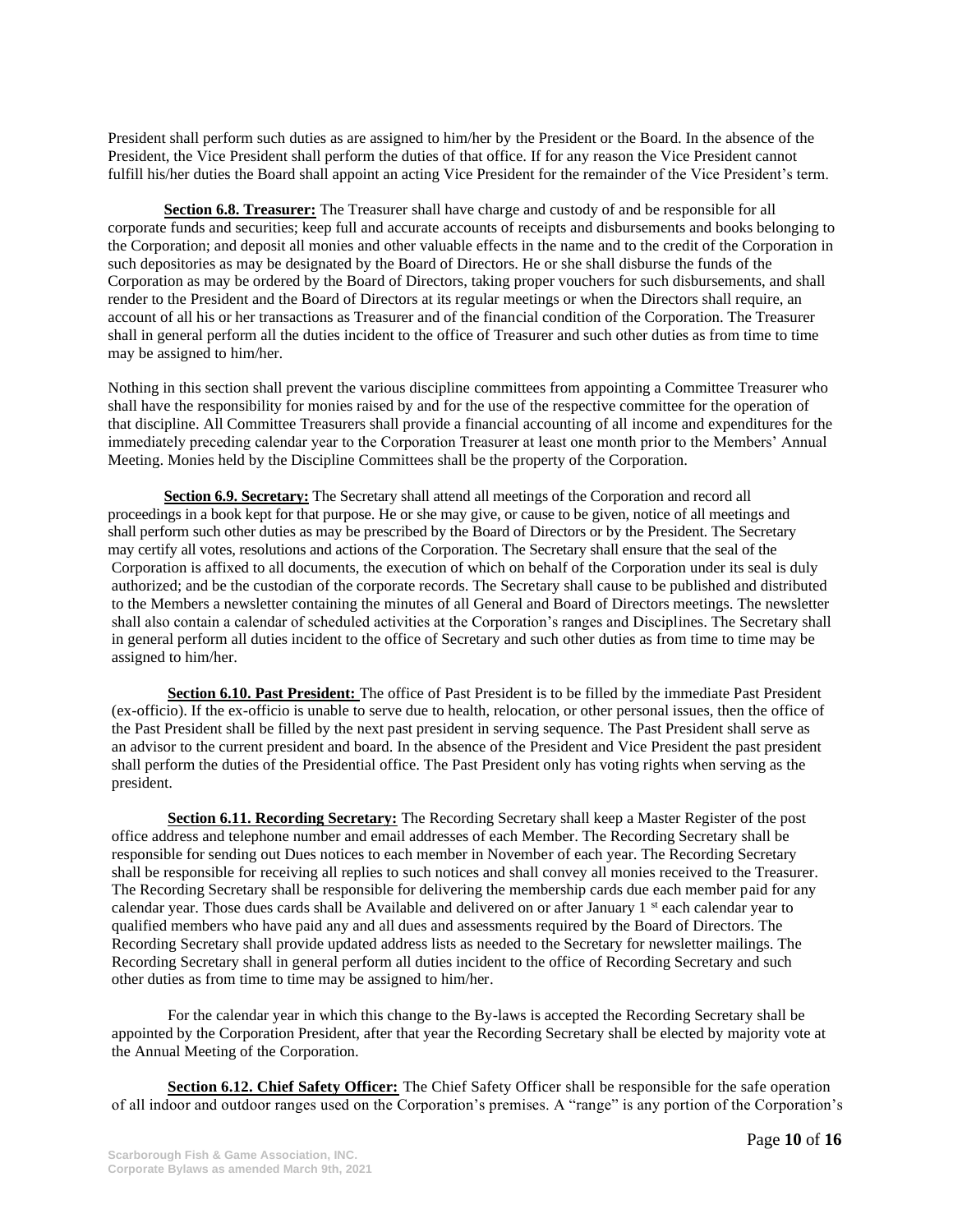facilities that is established for the shooting of targets, paper, and clay or otherwise, with a firearm, air-operated weapon, or bow and arrow. The Chief Safety Officer shall inspect the ranges on a regular basis, shall investigate all complaints and/or suggestions regarding the safe operation and maintenance of the ranges, shall be informed of prevailing national and industry safety standards for the operation of ranges, and shall report to the Board of Directors and the General Membership on a regular basis. Any unsafe range use or condition that is brought to the attention of the Chief Safety Officer shall immediately be reported to the President. The Chief Safety Officer shall work with the various discipline committees to develop, review and implement standard operating procedures for the safe operation and use of each range and for the reaction to any emergency situation that may arise at any range. The Chief Safety Officer shall train, coordinate and supervise the Safety Officers for each Discipline Committee. The Chief Safety Officer, in his or her discretion may close any range at any time, and for any length of time, that a condition exists that would render the use of that range unsafe. The Chief Safety Officer shall upon either (a) the express direction of the President, as ratified by majority vote of the Board of Directors, or (b) the vote of two-thirds (2/3) or more of the Directors present and voting, close any range for such duration as may be determined appropriate.

**Section 6.13. Membership Secretary:** The Membership Secretary shall chair the Membership Committee and be responsible to coordinate the interviewing, orientation, and induction of new members into the corporation. The Membership Secretary shall keep the Board of Directors informed as to the number and names of nominees applying for membership, interviewed, and successfully completing the orientation meeting.

**Section 6.14. Clerk:** The Clerk shall be the Registered Agent, and his or her office shall be the Registered Office of the corporation. The Directors may give general authority to any other officer to affix the seal of the Corporation and to attest the affixing by his/her signature.

## **ARTICLE VII ADVISORY BOARD**

**Section 7.1. Advisory Board:** The Board of Directors is authorized to appoint an advisory board and to charge it with such functions not directly engaged in the governance of the Corporation, as the Board of Directors deems appropriate.

# **ARTICLE VIII COMMITTEES**

**Section 8.1. Nomination Committee:** The Nomination Committee shall consist of: three (3) Members selected by the Board of Directors and may include no more than two (2) Directors. The Committee shall prepare a slate of officers and directors, which may be amended at any time, and shall submit their recommendations to the Members at the Annual Meeting, all in accordance with the provisions of Section 4.3.

**Section 8.2. Membership Committee:** The Membership Committee shall be chaired by the Membership Secretary and consist of a minimum of five (5) members appointed by the Board of Directors, Of these members there shall be a minimum of three (3) Board members, one of which shall be the Membership Secretary. The Committee shall:

- A. Receive all membership applications.
- B. Review all applications.

C. Hold regularly scheduled Membership Committee meetings for the purpose of interviewing prospective new members and their sponsors.

D. Interview and investigate proposed members as to their qualifications as defined in the By-Laws.

E. Provide a list of Nominees and Sponsors to the Board of Directors at the next scheduled Board of Directors meeting.

F. Hold periodic Orientation Meetings.

G. Notify and recommend to the Board of Directors those Nominees who have successfully completed the requirements for membership into the Corporation.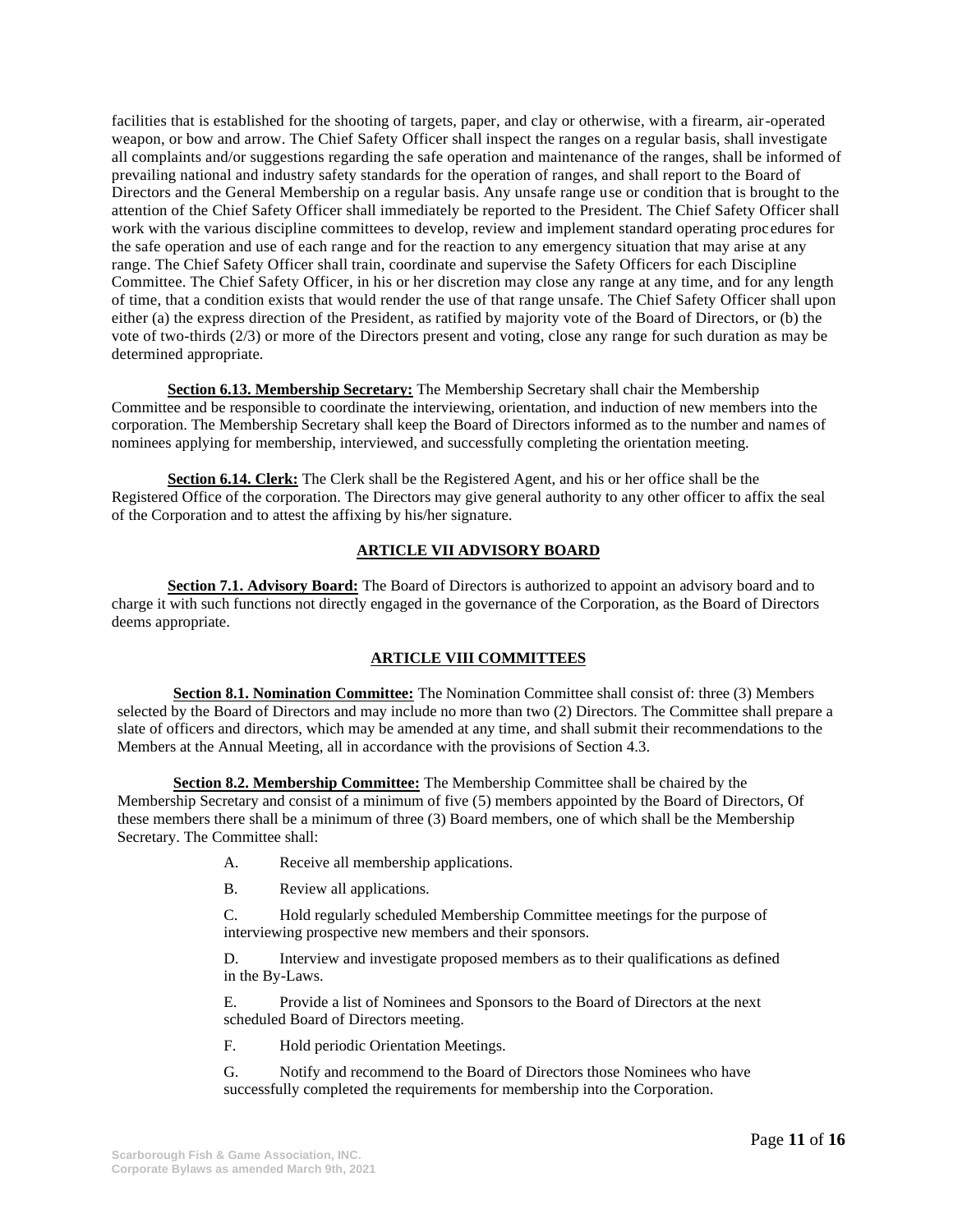**Section 8.3. Discipline Committees:** For each discipline or activity that is conducted on the property of the Corporation on an established and regular basis, there shall be a committee to oversee that discipline.

Each such discipline committee shall have a Chairman, a Safety Officer, a Treasurer, a Secretary and such officers as may be deemed necessary for the safe, efficient and practical operation of the discipline or activity. Each Discipline Committee shall be responsible for the day-to-day operation of each respective discipline or activity, specifically taking all steps necessary to ensure that such disciplines are operated and maintained in a safe, efficient, courteous manner and in accordance with all laws affecting their operation.

The members of each Discipline Committee shall choose officers annually at a meeting of their choice prior to September 30 of the calendar year and that slate of officers shall be presented to the Board of Directors for accepted or disapproval, in whole or in part, at the October meeting of the Board of Directors by a majority affirmative vote.

Each Discipline Committee shall have a member of that Committee present for each meeting of the Board of Directors.

At the first meeting of the Board of Directors for each calendar year, each Discipline Committee shall present to the Board of Directors an estimated budget, schedule of proposed improvements, and a general plan for the safe operation and growth of the Discipline for that calendar year. Each Committee shall, upon the request of the Board of Directors, present a financial accounting and such other information as the Board of Directors may request from time to time.

At each Annual Meeting of the Members, each Discipline Committee shall present to the Members an accounting of its finances, accomplishments and activities for the immediately preceding calendar year. The financial report shall be presented to the Corporation Treasurer no less that 30 days prior to the Membership Annual Meeting.

In the event of any perceived violation of these bylaws by any committee, and upon a two-thirds (2/3) majority vote of the Board of Directors present and voting that a perceived violation has occurred, the Secretary shall send a notice to the chairperson of the committee at issue. Such notice shall offer the committee chairperson, or designee, the opportunity to attend at the next regularly scheduled meeting of the Board of Directors and explain the circumstances surrounding the perceived violation.

If the matter is explained to the satisfaction of the Board, then the notice of violation shall be rescinded. If the matter is not explained to the Board's satisfaction, or if the chairperson or designee fails to attend the meeting specified in the notice, and upon a two-thirds (2/3) majority vote of the Board of Directors present and voting, the notice of violation shall be upheld and the committee shall be directed to take such corrective action as the Board may deem appropriate.

In the event of any perceived violation of these bylaws by the same committee within ninety (90) days of the date of a vote by the Board upholding a prior violation, and upon a two-thirds (2/3) majority vote of the Board of Directors present and voting that a perceived violation has occurred, the Secretary shall send a notice of second violation to the chairperson of the committee at issue. Such notice shall again offer the committee chairperson, or designee, the opportunity to attend at the next regularly scheduled meeting of the Board of Directors and explain the circumstances surrounding the perceived violation.

If the matter is explained to the satisfaction of the Board, then the notice of second violation shall be rescinded. If the matter is not explained to the Board's satisfaction, or if the chairperson or designee fails to attend the meeting specified in the notice, and upon a two-thirds (2/3) majority vote of the Board of Directors present and voting, the notice of second violation shall be upheld and the Board of Directors shall take such action as they deem appropriate under the circumstances, which may include the closing of any range, the relinquishment of all keys to any facility, and the turnover of control of funds.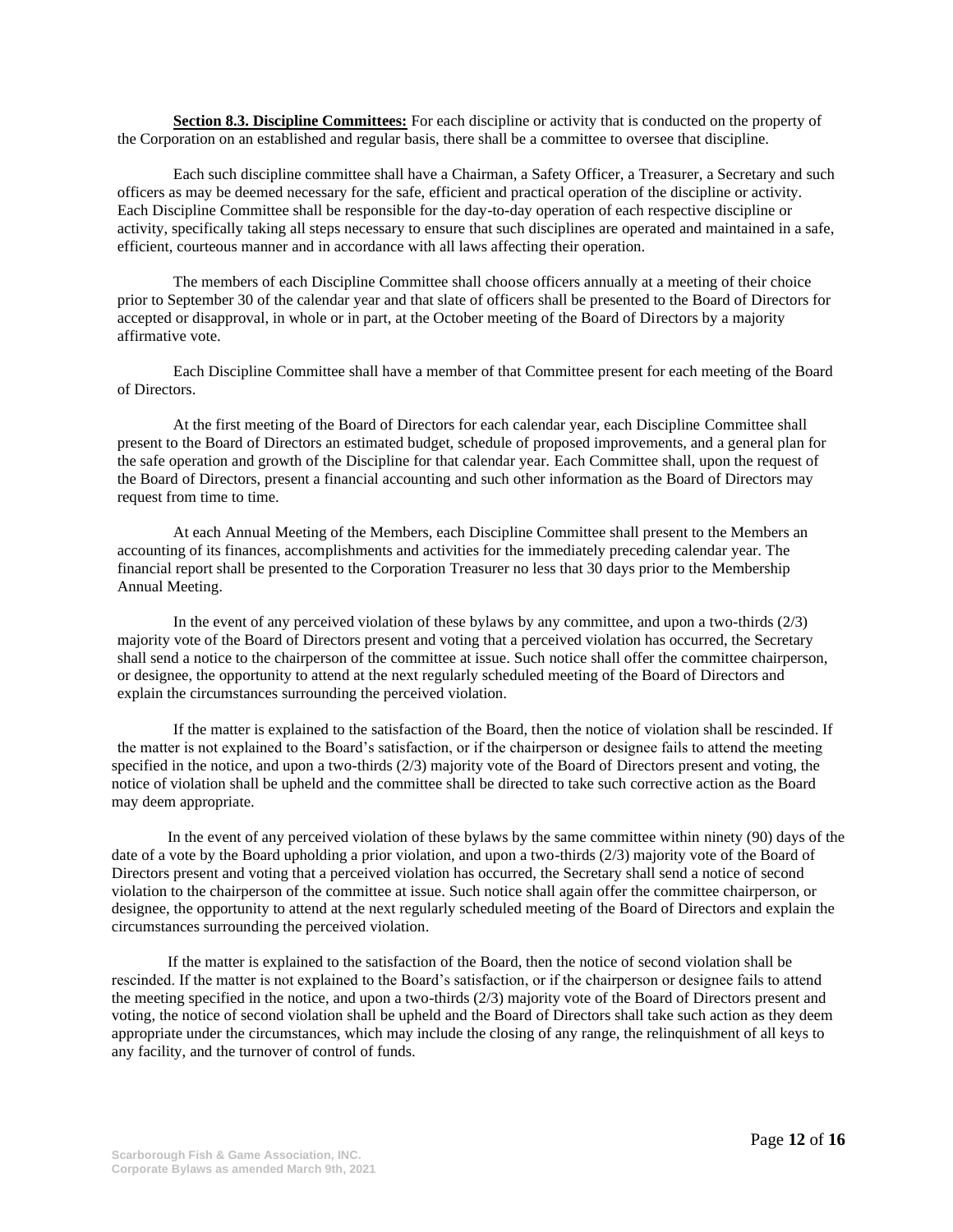**Section 8.4. Other Committees:** The Board of Directors, by resolution adopted by a majority of the full Board of Directors, may designate and appoint from among the Members one (1) or more committees for such terms and purposes, as the Board of Directors deems appropriate. Each such committee shall only have such powers as specifically delegated to the committee by said resolution, and members of such committees shall be removed with or without cause whenever it is determined by the Board of Directors to be in the best interest of the Corporation.

**Section 8.5. Terms of Committee Members**: Unless another or different term is specified at the time of election or appointment to a committee, the election or appointment to any committee of the Board shall continue to the next following Annual Meeting of the Board of Directors.

## **ARTICLE IX FINANCES**

**Section 9.1. Ownership of Funds:** All income in any way derived from the use of the property of the Corporation shall be funds of the Corporation. To the extent that any such funds are income from the operations of a particular discipline committee, such funds shall be managed and remain available for use by such committee. All funds shall be maintained in local bank accounts and the Corporation Treasurer shall have signing authority over all such accounts. However, upon a two-thirds vote of the Board of Directors, the Board may require committee funds to be placed under the control of the Corporation if an emergency is found to exist. The management and availability of funds hereunder may also be affected by the procedures set forth under Article VIII of these bylaws.

**Section 9.2. Checks:** All checks or demands for money and notes of the Corporation shall be signed by the Treasurer and such other officers or persons as the Board of Directors may from time to time designate.

**Section 9.3. Fiscal Year:** The fiscal year of the Corporation shall end on December 31, unless otherwise fixed by resolution of the Board of Directors.

# **ARTICLE X LIABILITY; INDEMNIFICATION**

**Section 10.1. Directors and Agents:** The individual property of the Directors, officers, employees or agents of the Corporation shall not be held liable for the debts of the Corporation.

**Section 10.2. Indemnification:** The Corporation shall indemnify without formal action by the Board of Directors, a person who is or was a Director, officer, employee or agent of the Corporation, or who is or was serving in another capacity at the request of the Corporation, to the fullest extent authorized by law, including, without limitation, liability for expenses incurred in defending against pending, commenced or threatened actions. The foregoing rights of indemnification shall, in the case of death or incapacity of any Director, officer or other person described in this Section 10.2, inure to the benefit of his or her heirs, estate, executors, administrators, conservators or other legal representatives.

**Section 10.3. Insurance:** The Corporation may, at the discretion of the Board of Directors, purchase and maintain insurance on behalf of the persons described in Section 10.2, against any liability asserted against such person and incurred by such person in any such capacity, or arising out of his or her status as such, whether or not the Corporation would have the power to indemnify such person under the laws of the State of Maine.

# **ARTICLE XI CONFLICTS OF INTEREST**

**Section 11.1. Statement of Potential Conflicts:** Prior to taking his or her position on the Board of Directors, and annually thereafter, each Director shall submit in writing to the President of the Board of Directors a list of all businesses and other organizations of which he or she is an officer, director, trustee, member, owner (either as a sole proprietor or a partner), a shareholder (other than a shareholder of a publicly-traded company wherein the shareholding is less than 5%), employee or agent with which the Corporation has, or might be expected to have, a relationship or a transaction in which the Director might have a conflicting interest. Each written statement will be resubmitted with any necessary changes annually. The President and the Board of Directors shall become familiar with the statements of all Directors in order to guide the conduct of the Board of Directors should such a conflict arise.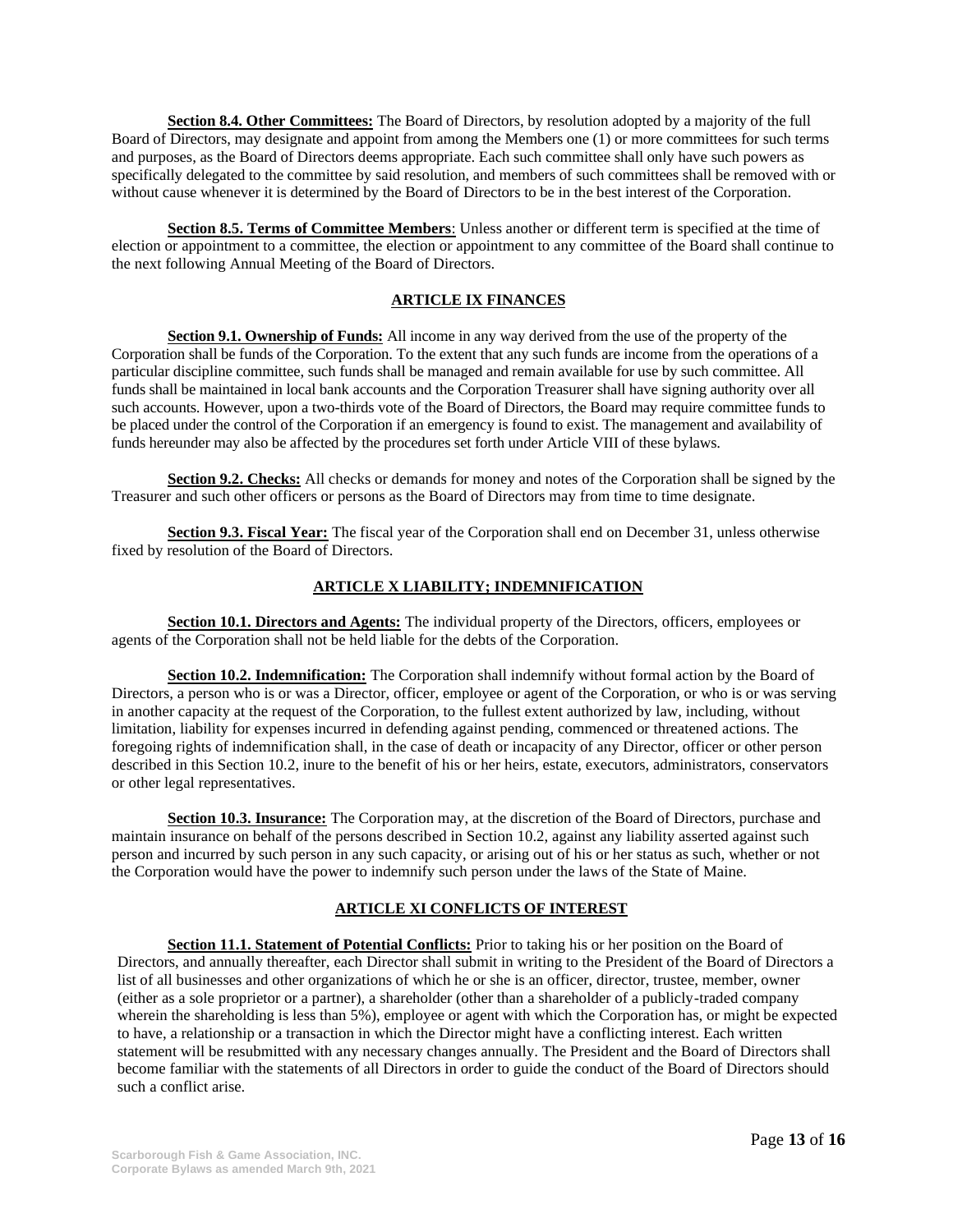**Section 11.2. Conduct of Meetings of the Board of Directors When a Conflict Exist:** At such time as any matter comes before the Board of Directors which involves or may involve a conflict of interest, the affected Director shall make known the potential conflict, whether disclosed by his or her written statement or not. Such Director shall answer any questions that might be asked of him or her and shall disclose all material facts. At the request of the President, such Director shall withdraw from the meeting for so long as the matter shall continue under discussion.

**Section 11.3. Effect of Conflict:** No transaction in which a Director or an officer has a personal or adverse interest shall be void or voidable solely for the reason of such conflict or solely because the Director with the conflict is present at or participates in the meeting of the Board of Directors which approves the transaction, or because his or her vote is counted, if the material facts as to his or her interest and as to the transaction or relationship are disclosed or are known to the Board of Directors prior to such approval. An interested Director may be counted in determining the presence of a quorum at the meeting of the Board of Directors which authorizes, approves or ratifies a transaction or relationship described in this Article XI.

## **ARTICLE XII MISCELLANEOUS**

**Section 12.1. Amendments:** These Bylaws may be amended or repealed, or new Bylaws may be adopted by a two-thirds (2/3) affirmative vote of the Members present and voting at any General, Special or Annual Meeting, provided that the Secretary shall provide notice of any proposed amendment, repeal or adoption of bylaws to all Members no less than 30 days prior to any meeting at which such proposed amendment, repeal or adoption of bylaws is voted upon. Once notice has been so provided, the Secretary shall provide notice to all Members of the meeting at which the proposed change to the Bylaws is to be voted upon. The Secretary shall provide notice of the exact wording of any proposed additions, amendments, or deletions, and may summarize the reasons and presumed effects of the proposed language. All notices required shall be given in accordance with the procedures specified in Section 12.2 hereof.

**Section 12.2. Notice:** Whenever under the provisions of the statutes, Articles of Incorporation or these Bylaws notice is required to be given to any Director or Member, such notice must be given in writing by personal delivery, by mail, e-mail, or by fax, addressed to such Director or Member at his or her postal or e-mail address as it appears on the records of the Corporation, with postage or other delivery fees prepaid, or at his or her telephone number as it appears on the records of the Corporation. Notice by mail shall be deemed to be given at the time it is deposited in the United States Mail. The period of advance notice shall be such as to reasonably permit the individual to take action on the notice, and 14 days notice shall be presumed reasonable under all circumstances.

**Section 12.3. Syntax:** Each reference in these Bylaws which refer to a Member as he, she, his or her shall also be construed to refer to any Corporate Member entity as "it".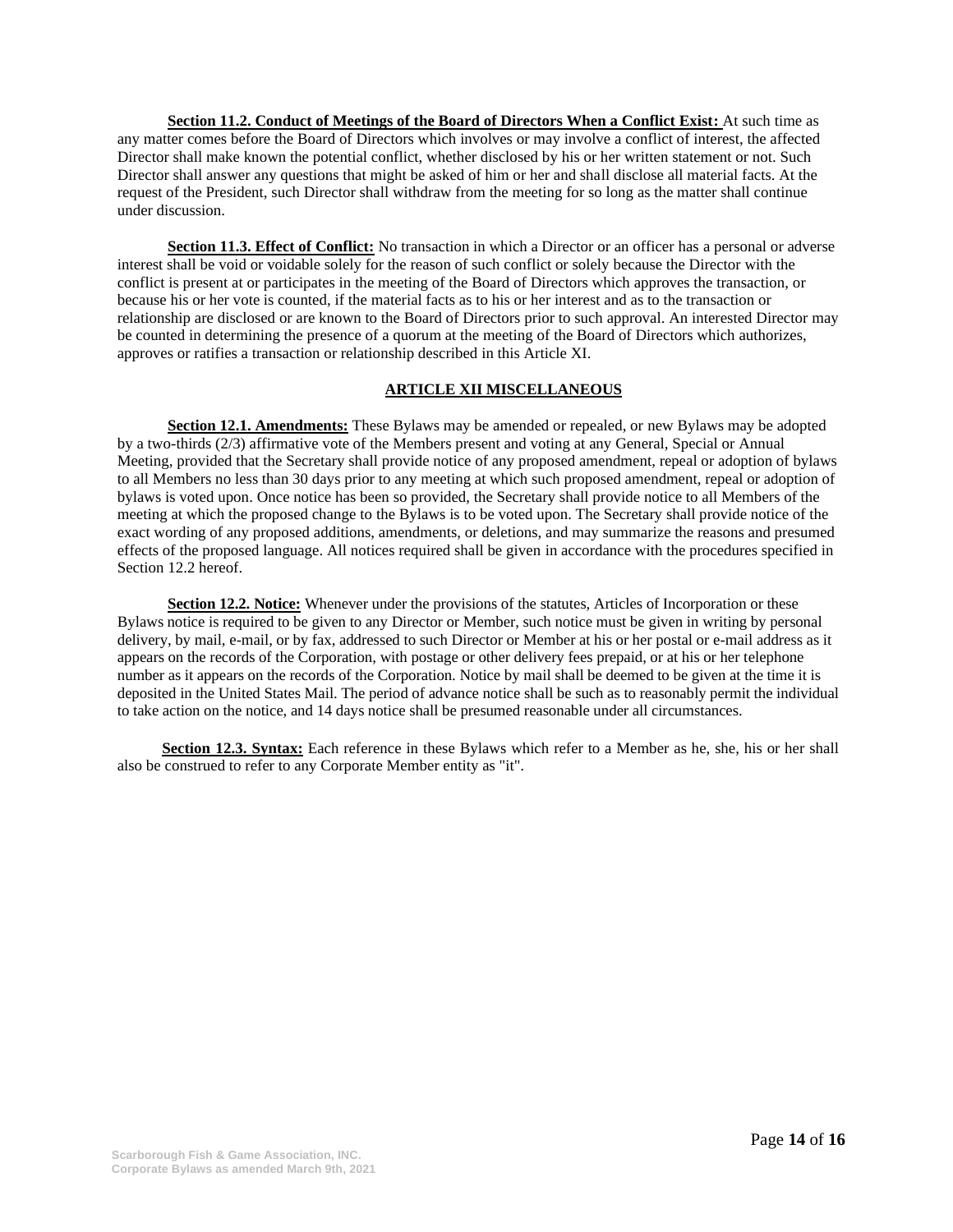### **SCARBOROUGH FISH AND GAME ASSOCIATION, INC. BYLAWS – APPENDIX A**

#### **MEMBERSHIP PROCESS:**

The process for becoming a member of the Scarborough Fish & Game Association follows:

#### **1. SUBMISSION OF APPLICATION:**

A completed application, along with payment for the application fee and appropriate dues, are submitted to the Club Treasurer. The Treasurer processes the application and releases it to the Recording Secretary.

#### **2. RECORDING:**

The Recording Secretary processes the application and releases it to the Membership Committee, which facilitates the actions in Steps 3 through 9 below.

#### **3. SPONSORSHIP:**

Each Applicant must be sponsored by a current member, who is in good standing and has been a member for at least one year. Sponsors must have attended an Orientation Meeting.

#### **4. FIRST READING / PUBLICATION:**

The application is read at the next General Membership Meeting, provided the Applicant is present. If read, the Applicant's name, town of residence, and Sponsor's name are published in the next issue of the Club's monthly newsletter.

#### **5. SPONSOR EVALUATION & CERTIFICATION:**

The Applicant and Sponsor must tour the facility, discuss our various disciplines, and shoot together on the club range(s). It is the Sponsor's responsibilities to provide a copy of the club Safety Rules and Policies and to review them in detail. At the Applicant's interview (Step 6, below), the Sponsor must certify that he or she has personally shot on our range(s) with the Applicant and that the Applicant has exhibited safe shooting and firearms handling practices. During the interview, the Sponsor must also address the Applicant's potential as a member.

#### **6. INTERVIEW:**

The Applicant and Sponsor attend a formal Membership Committee interview. The Applicant must complete Steps 1 through 6 before proceeding to the Orientation.

### **7. ORIENTATION:**

The Applicant attends an Orientation Meeting scheduled and held by the Membership Committee. At the completion of the Orientation Meeting, the Applicant must sign a statement, attesting to receipt and understanding of the safety rules, the other information received, and attendance at the meeting.

#### **8. RECOMMENDATION:**

At any time during the process, the Membership Committee may stipulate additional evaluation or training needed to qualify the Applicant for membership. The Membership Secretary will bring any issues or concerns that may be cause for disqualifying an Applicant directly to the Board of Directors for their decision on appropriate action.**NOMINATING / VOTING:**

Upon the Applicant's successfully completing the foregoing steps, the Membership Secretary will nominate the Applicant for election as a Probationary Member at the next General Membership Meeting.

#### **9. TIME LIMIT:**

Applicants have a time limit of three General Membership Meetings from the date of their First Reading to Nomination. Should extenuating circumstances prevent an Applicant from attending an Interview or Orientation Meeting, the Membership Secretary may approve an extension to this time limit. If an Applicant fails to complete the application process within the specified time limit, his or her application